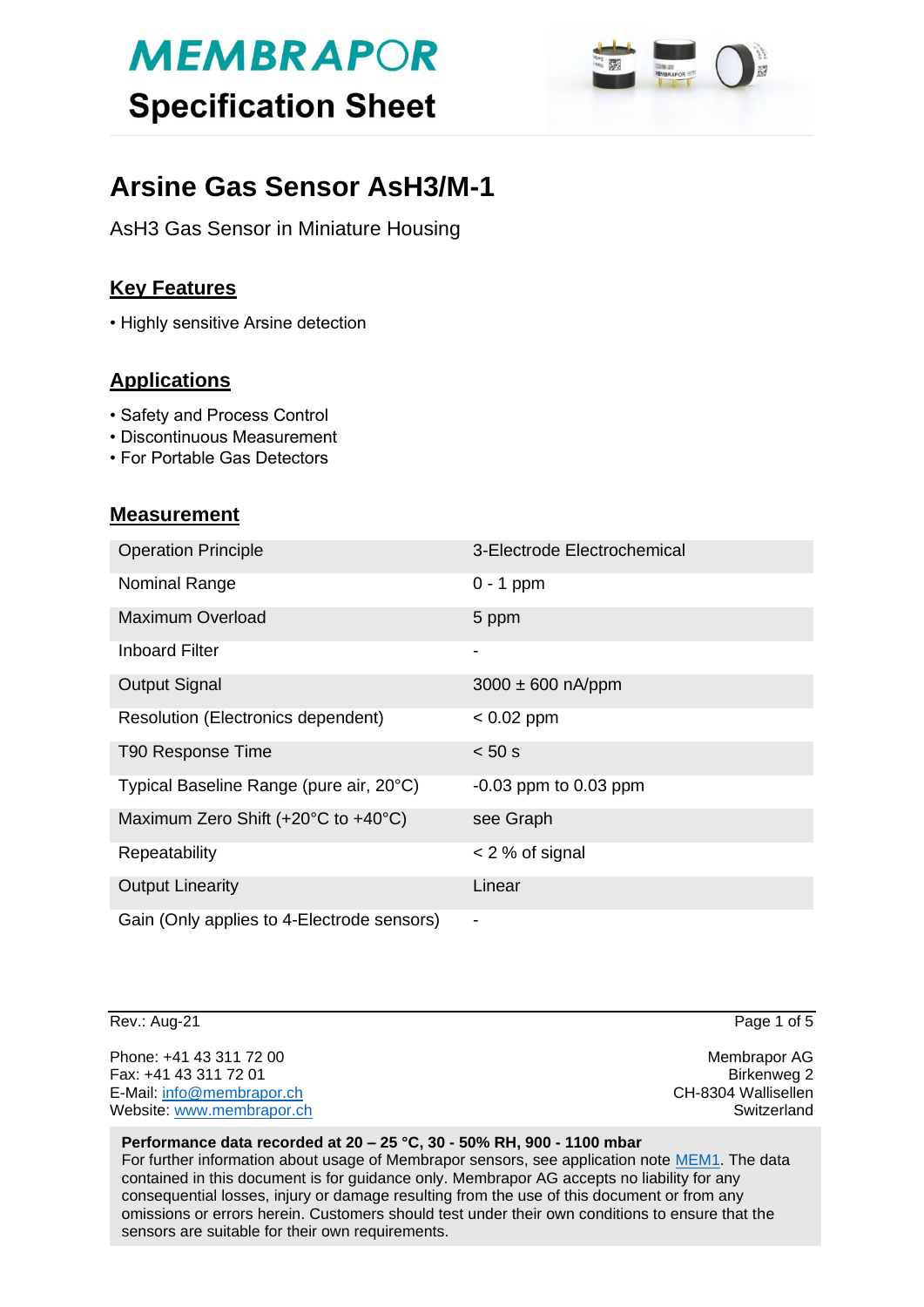

# **Arsine Gas Sensor AsH3/M-1**

## **Electrical**

| Rec. Load Resistor           | 10 - 33 Q              |
|------------------------------|------------------------|
| Bias (V_Sens-V_Ref)          | not recommended        |
| Conformity to RoHS directive | <b>RoHS Compliance</b> |

## **Environmental**

| <b>Relative Humidity Range</b> | 15 % to 90 % RH non-condensing |
|--------------------------------|--------------------------------|
| <b>Temperature Range</b>       | -40 °C to 50 °C                |
| Pressure Range                 | Atmospheric                    |
| <b>Pressure Coefficient</b>    | N.D.                           |
| <b>Humidity Effect</b>         | <b>None</b>                    |

### **Lifetime**

| <b>Expected Operation Life</b>         | 2 years in air                  |
|----------------------------------------|---------------------------------|
| Expected Long Term Output Drift in air | < 5 % signal loss per month     |
| <b>Filter Life</b>                     | not applicable                  |
| Storage Life                           | 6 months in container           |
| Rec. Storage Temperature               | $5^{\circ}$ C - 20 $^{\circ}$ C |
| <b>Warranty Period</b>                 | 12 months from date of dispatch |

Phone: +41 43 311 72 00 **Membrapor AG** Fax: +41 43 311 72 01 Birkenweg 2 E-Mail: [info@membrapor.ch](mailto:info@membrapor.ch) CH-8304 Wallisellen Website: [www.membrapor.ch](http://www.membrapor.ch/) Switzerland Switzerland Switzerland

Rev.: Aug-21 Page 2 of 5

#### **Performance data recorded at 20 – 25 °C, 30 - 50% RH, 900 - 1100 mbar**

For further information about usage of Membrapor sensors, see application note [MEM1.](https://www.membrapor.ch/sheet/Application_Note_MEM1.pdf) The data contained in this document is for guidance only. Membrapor AG accepts no liability for any consequential losses, injury or damage resulting from the use of this document or from any omissions or errors herein. Customers should test under their own conditions to ensure that the sensors are suitable for their own requirements.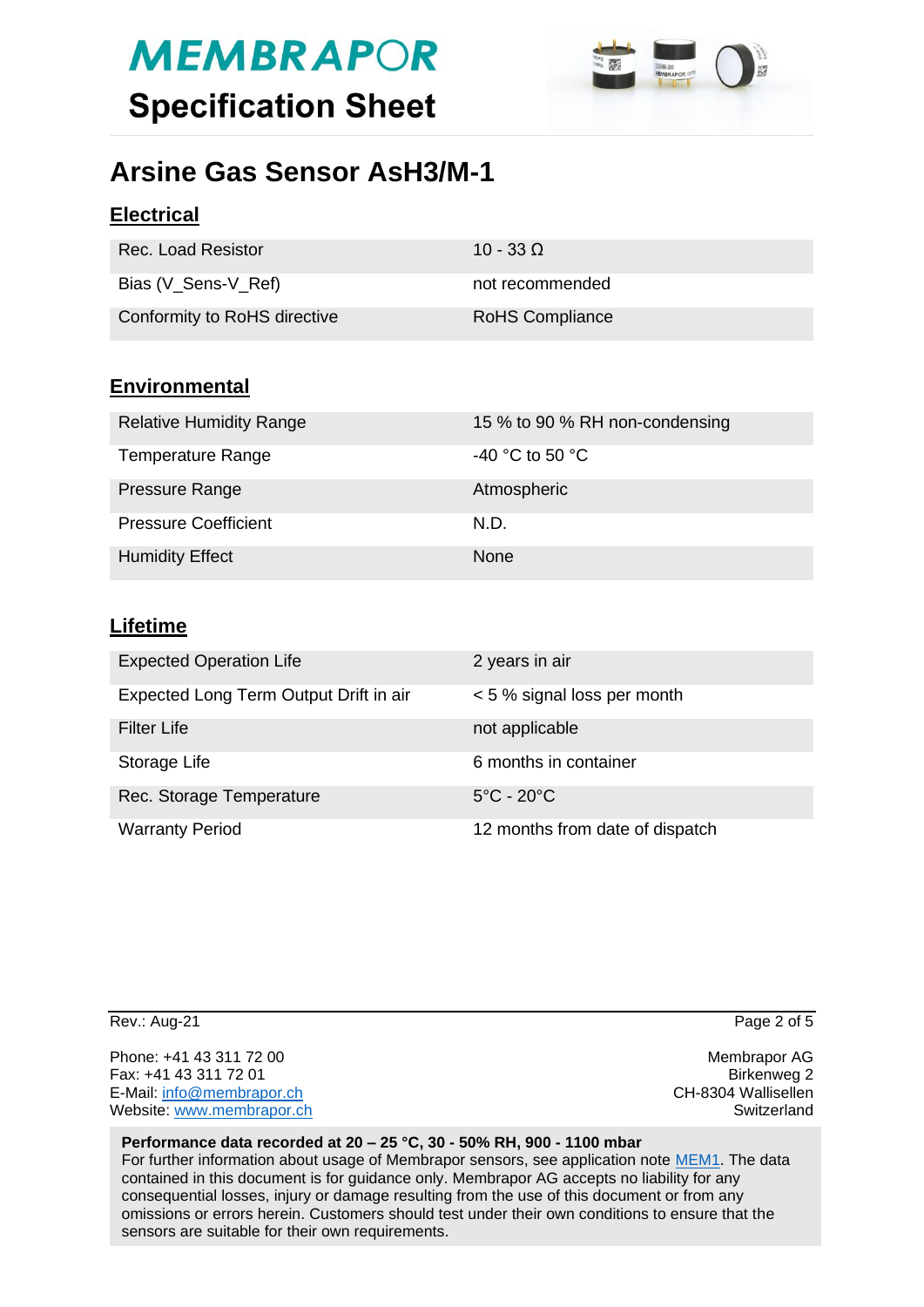



# **Arsine Gas Sensor AsH3/M-1**

#### **Miniature-Size Outline Dimensions**



 $± 0.10$  mm

### **Mechanical**

| Weight           | 5.5 <sub>g</sub> |
|------------------|------------------|
| Orientation      | Any              |
| Housing material | Polycarbonate    |

| Rev.: Aug-21              | Page 3 of 5         |
|---------------------------|---------------------|
| Phone: +41 43 311 72 00   | Membrapor AG        |
| Fax: +41 43 311 72 01     | Birkenweg 2         |
| E-Mail: info@membrapor.ch | CH-8304 Wallisellen |
| Website: www.membrapor.ch | Switzerland         |
|                           |                     |

#### **Performance data recorded at 20 – 25 °C, 30 - 50% RH, 900 - 1100 mbar**

For further information about usage of Membrapor sensors, see application note [MEM1.](https://www.membrapor.ch/sheet/Application_Note_MEM1.pdf) The data contained in this document is for guidance only. Membrapor AG accepts no liability for any consequential losses, injury or damage resulting from the use of this document or from any omissions or errors herein. Customers should test under their own conditions to ensure that the sensors are suitable for their own requirements.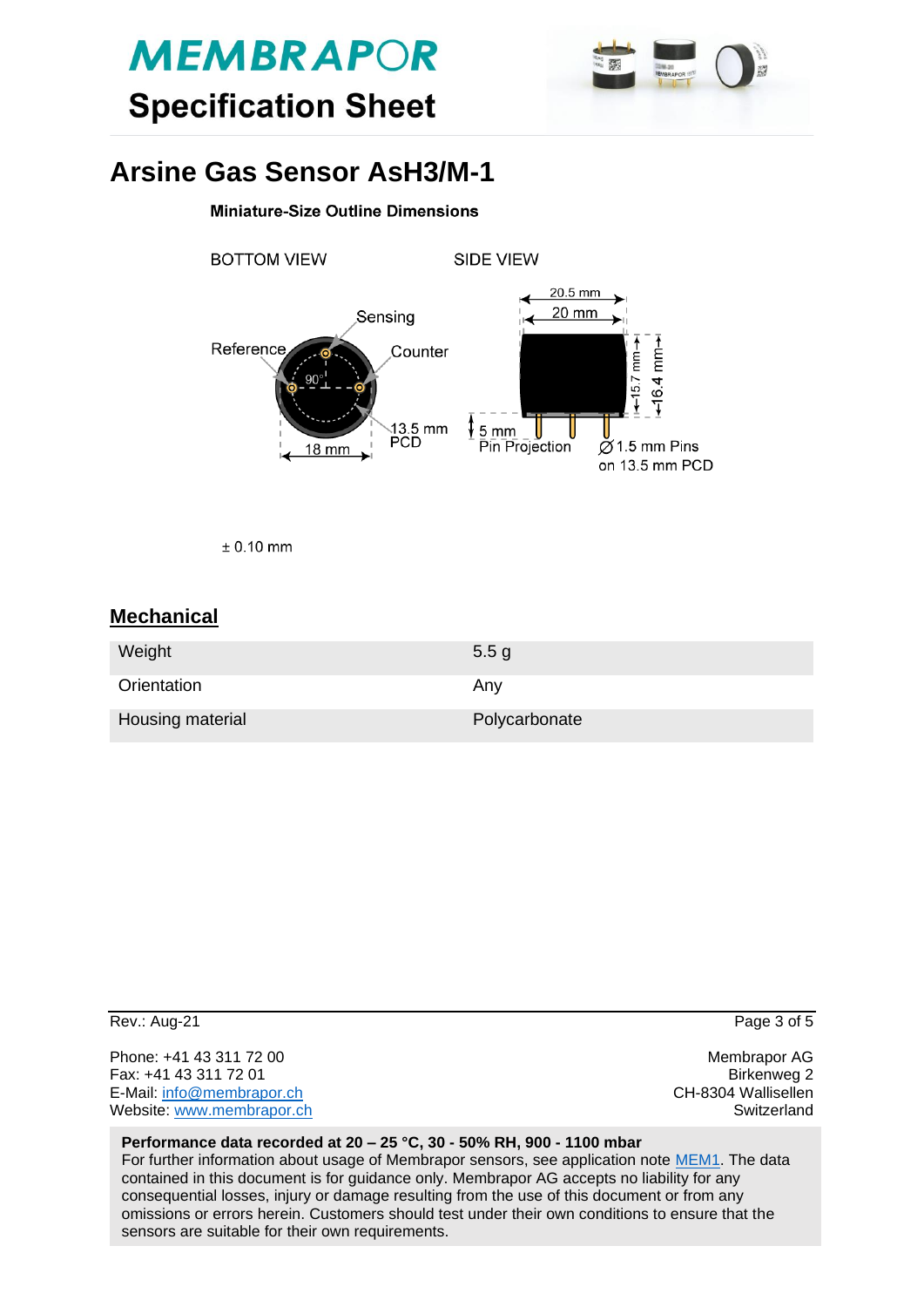

# **Arsine Gas Sensor AsH3/M-1**

## **Cross Sensitivity Data**

The table below does not claim to be complete. We recommend using the target gas for calibration purposes. Using surrogate (interfering) gases can result in inaccuracies in the final calibration. Please contact Membrapor AG for further support regarding cross sensitivities.

| Interfering Gas                                              | Concentration [ppm] | Reading [ppm] |
|--------------------------------------------------------------|---------------------|---------------|
| $C_2H_4$                                                     | 20                  | $\mathbf 0$   |
| CO                                                           | 200                 | < 0.5         |
| Cl <sub>2</sub>                                              | 20                  | $-4$          |
| F <sub>2</sub>                                               | 7.7                 | $~<$ -0.9     |
| H <sub>2</sub>                                               | 1000                | $\pmb{0}$     |
| $H_2S$                                                       | 20                  | $-21$         |
| HCI                                                          | 20                  | < 0.1         |
| <b>HF</b>                                                    | 10                  | $\pmb{0}$     |
| Isopropanol (C <sub>3</sub> H <sub>7</sub> OH) <sup>1)</sup> | 1000                | 0.25          |
| Methanol (CH <sub>3</sub> OH) <sup>1)</sup>                  | 960                 | < 0.1         |
| <b>NO</b>                                                    | 35                  | < 2           |
| NO <sub>2</sub>                                              | 5                   | $-1$          |
| $PH_3$                                                       | $\mathbf{1}$        | 0.53          |
| SO <sub>2</sub>                                              | 5                   | 1             |
| SiH <sub>4</sub>                                             | 10                  | 0.6           |

1) Exposure to high concentrations of alcohols can cause short-term transient signals.

Rev.: Aug-21 Page 4 of 5

Phone: +41 43 311 72 00 **Membrapor AG** Fax: +41 43 311 72 01 Birkenweg 2 E-Mail: [info@membrapor.ch](mailto:info@membrapor.ch) CH-8304 Wallisellen Website: [www.membrapor.ch](http://www.membrapor.ch/) Switzerland Switzerland Switzerland

#### **Performance data recorded at 20 – 25 °C, 30 - 50% RH, 900 - 1100 mbar**

For further information about usage of Membrapor sensors, see application note [MEM1.](https://www.membrapor.ch/sheet/Application_Note_MEM1.pdf) The data contained in this document is for guidance only. Membrapor AG accepts no liability for any consequential losses, injury or damage resulting from the use of this document or from any omissions or errors herein. Customers should test under their own conditions to ensure that the sensors are suitable for their own requirements.